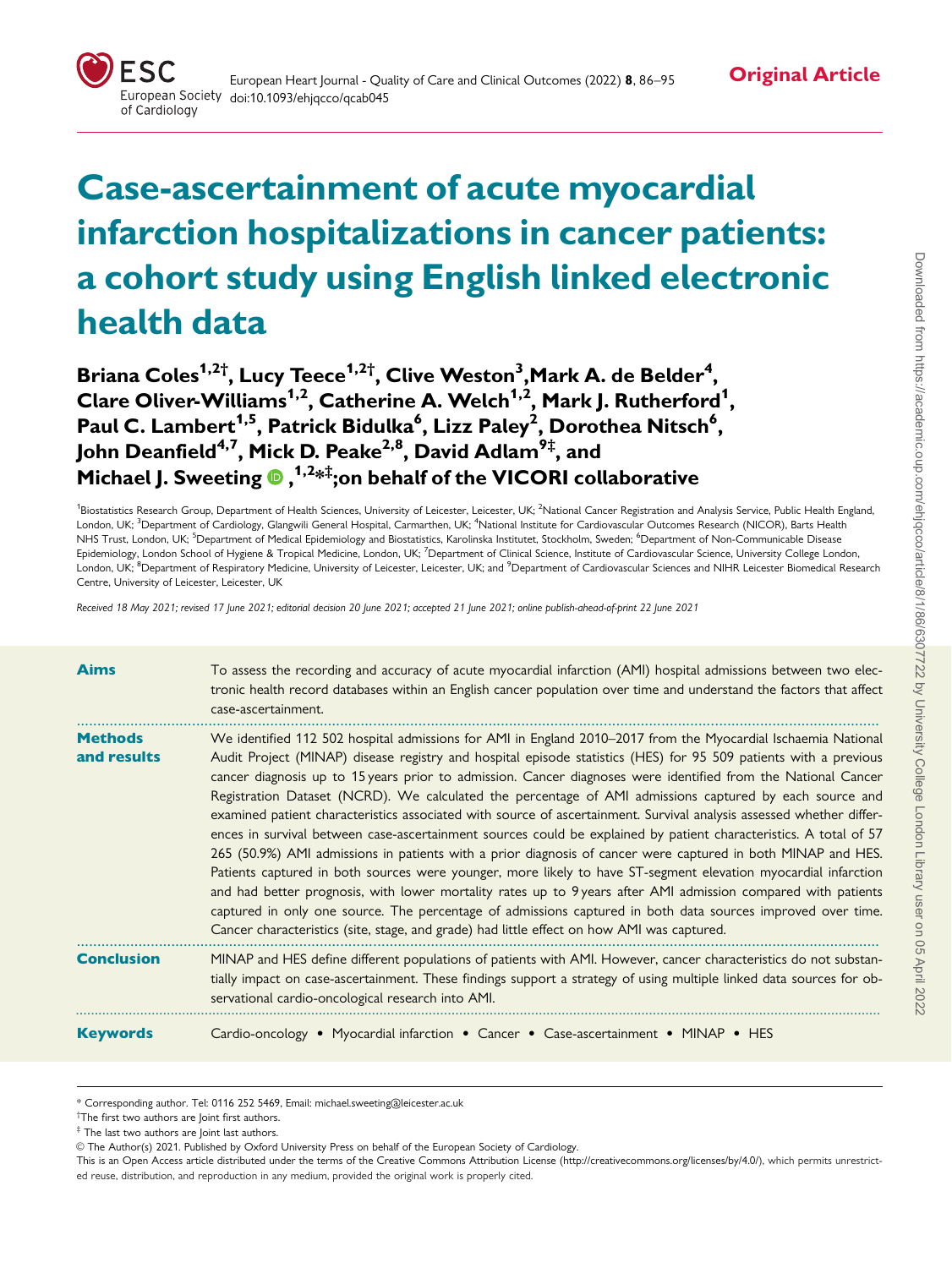### <span id="page-1-0"></span>**Introduction**

Multimorbid patients make up the majority of hospital admissions and account for significant secondary care healthcare costs but are frequently excluded from clinical trials.<sup>1–3</sup> For example, clinical trials on hospital management of acute myocardial infarction (AMI) may exclude cancer patients. This is of particular concern because cardiovascular issues, including cardiotoxicity, are common in cancer patients.<sup>[4](#page-9-0)</sup> The identification of AMI outcomes using routinely collected electronic health record databases is a promising approach that provides a scalable means for large 'big data' studies that limits both research costs and patient inconvenience. $5$  However, the recording of AMI in databases amongst patients with a previous history of cancer has not been explored.

The Myocardial Ischaemia National Audit Project (MINAP) is a large clinical audit with detailed, patient-level data on patients admitted to hospitals in England, Wales, and Northern Ireland with AMI since 2000.<sup>[6,7](#page-9-0)</sup> It is apparent however that some AMI hospitalizations are not captured by the registry. Previous researchers studying MINAP records prior to 2009, found that only around half of patients with at least one record of non-fatal AMI were captured in MINAP when compared with AMI capture in hospital episode statistics (HES) data (routinely collected secondary care data coded by non-clinical coding clerks), and primary care data from the Clinical Practice Research Datalink (CPRD).<sup>[8](#page-9-0)</sup> This may partly be due to incomplete hospital-level case-ascertainment but also likely arises because MINAP is targeted primarily to capture AMI caused by atherothrombotic coronary artery disease or Type I AMI.<sup>9</sup>

Because MINAP is an audit predominantly recorded by cardiology services, patients whose AMI care is primarily supported by another specialty (e.g. cancer or palliative care) may not be referred to cardiology services and as a result not be captured by MINAP. This may be more likely for patients with more advanced disease. On the other hand, HES is a clinical coding database and ascertainment of AMI, particularly through recording in the first diagnostic position, could be impacted by the presence of another dominant disease at the time of coding (e.g. cancer). This might be particularly the case for more advanced cancer (higher stage and grade).

In this article, we sought to investigate ascertainment of hospitalized AMI in an English cancer population utilizing data from the Virtual Cardio-Oncology Research Initiative (VICORI), which is a research platform that links existing national English cancer registry and cardiovascular audit data through a unique identifier.<sup>10</sup> Through link-age of the National Cancer Registration Dataset (NCRD)<sup>[11](#page-9-0)</sup> with both MINAP and HES we investigate firstly, whether individual or multiple data resources are required for the ascertainment of AMI in cancer patients, secondly whether cancer characteristics (site, stage, and grade) impact on ascertainment of AMI and thirdly to investigate the differences in characteristics and survival of cancer patients with AMI captured by MINAP, HES, or both data sources.

## **Methods**

#### Study population

AMI hospital admissions were identified from English MINAP and/or HES Admitted Patient Care (APC) datasets. The study population included all AMI admissions to hospitals in England between 1 January 2010 and 31 December 2017 in patients aged  $\geq$  40 who had a previous diagnosis of cancer (up to 15 years prior to the AMI admission) recorded in the NCRD held by the National Cancer Registration and Analysis Service (NCRAS).[11](#page-9-0) Cancer diagnoses were identified using ICD-10 codes C00- D48. A patient could have more than one AMI admission included in the study if they occurred on different days.

Linkage between NCRD and HES APC was performed using matching criteria based on NHS number, date of birth, sex and postcode, with any matches ranked 1–5 included (see [Supplementary material](https://academic.oup.com/ehjqcco/article-lookup/doi/10.1093/ehjqcco/qcab045#supplementary-data) online, Appendix A). Linkage between NCRD and MINAP meanwhile required an exact match by both NHS number and date of birth.

AMI hospital admissions in MINAP were identified based on discharge diagnosis, cardiovascular biomarkers, and electrocardiographic findings<sup>[8,9](#page-9-0)</sup> [\(Supplementary material](https://academic.oup.com/ehjqcco/article-lookup/doi/10.1093/ehjqcco/qcab045#supplementary-data) online, Appendix B). MINAP contains detailed diagnostic information from electrocardiograms and cardiac biomarkers, not available in other routinely collected datasets, which allows accurate phenotyping of acute myocardial infarction (AMI) into ST-segment elevation myocardial infarction (STEMI) and non-ST-segment elevation myocardial infarction (NSTEMI). Only MINAP admissions that could be classified as STEMI or NSTEMI were included in our study. AMI admissions in HES were identified by ICD-10 codes I21–I23 as the primary diagnosis for the first episode (continuous period of care under one consultant) of a spell (admission). In HES, STEMI and NSTEMI admissions were identified using ICD-10 codes ([Supplementary material](https://academic.oup.com/ehjqcco/article-lookup/doi/10.1093/ehjqcco/qcab045#supplementary-data) online, Appendix C). Admissions captured in both MINAP and HES were assigned the phenotype indicated in MINAP. We performed a sensitivity analysis to assess the influence on case-ascertainment results of AMI codes in secondary diagnosis positions or in subsequent episodes.

Follow-up for mortality was through linkage with the Office of National Statistics (ONS) Mortality Registry. The last date of follow-up for all patients was 31 December 2018.

### Matching AMI admissions from MINAP and **HES**

AMI admissions were considered to represent a match or part of the same acute episode if the admission date in MINAP corresponded to an AMI admission in HES within 30 days. MINAP admissions were considered the gold standard, therefore, if multiple admissions in HES were within 30 days of a MINAP admission date the HES admission with the closest date was selected as the single matched event, to prevent double counting. MINAP admissions without a HES record within 30 days were classified as 'MINAP only' and HES admissions without a MINAP admission within 30 days were classified as 'HES only'. For matched events, the MINAP admission date was used. We performed a sensitivity analysis to determine case-ascertainment if the match window between HES and MINAP admissions was increased to 60 days, 90 days, and no time restriction.

#### **Covariates**

. . . . . . . . . . . . . . . . . . . . . . . . . . . . . . . . . . . . . . . . . . . . . . . . . . . . . . . . . . . . . . . . . . . . . . . . . . . . . . . . . . . . . . . . . . . . . . . . . . . . . . . . . . . . . . . . . . . . . . . . . . . . . . . . . . . . . . . . . . . . . . . . . . . . . . . . . . . . . . . . . . . . . . . . . . . .

Charlson comorbidity score was calculated from comorbidities in inpatient diagnostic HES fields within 1 month–15 years before the first AMI admission using previously defined coding algorithms.<sup>[12,13](#page-9-0)</sup> Index of multiple deprivation income quintiles, a relative measure of deprivation at small area level, was assigned based on the postcode of residence closest to the cancer diagnosis date. Ethnicity was categorized as White, Mixed, Asian, Black, other, or unknown. Age at time of AMI admission was categorized as 40–59, 60–69, 70–79, 80–89, 90 $+$  years. Geographical region reflects the English region based on postcode of residence when the cancer was diagnosed, categorized as London, Midlands and East, North, South. Other cancer characteristics were obtained from the NCRD.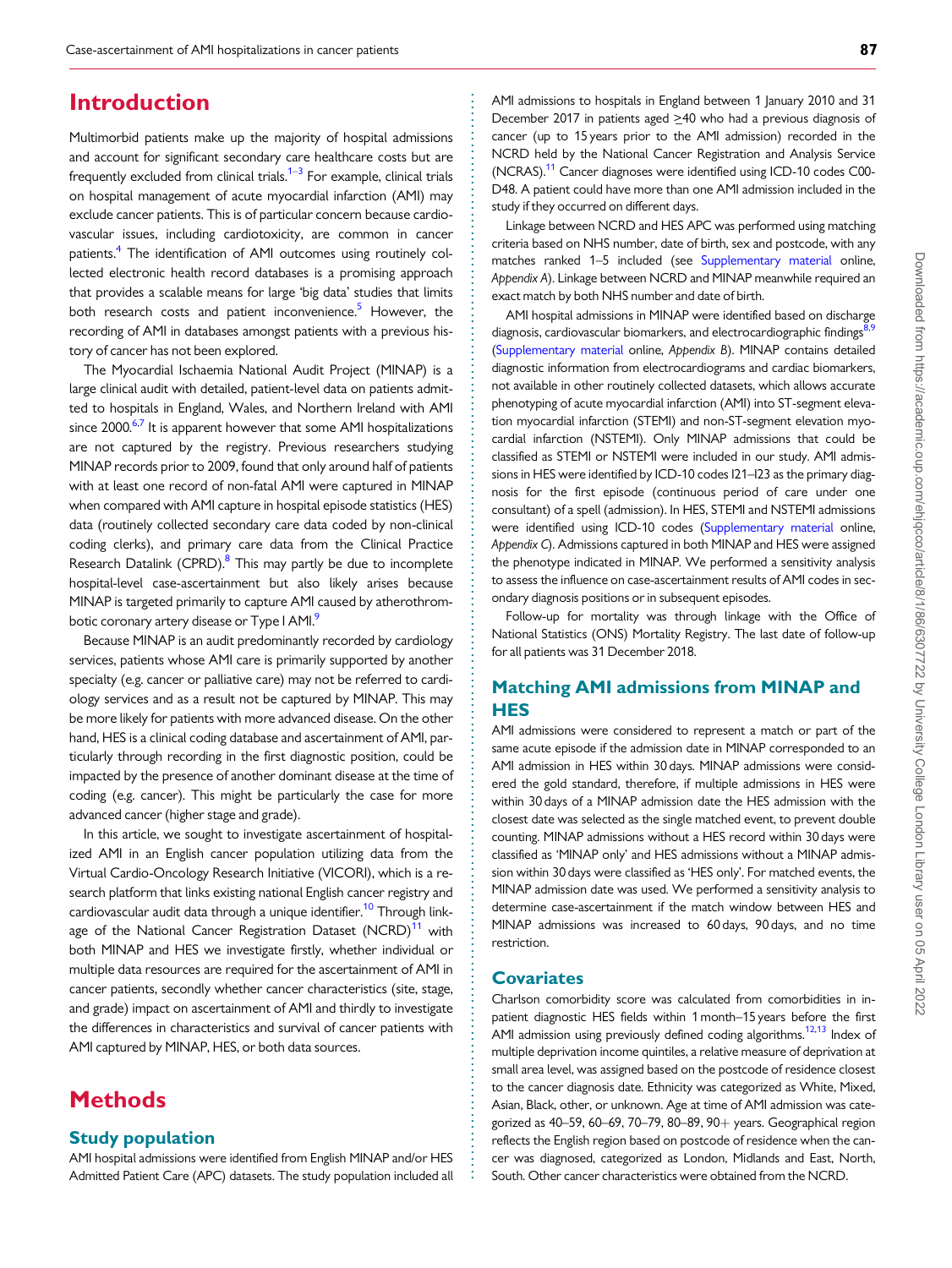#### . Statistical analysis

Patient characteristics for first AMI admission were reported for all patients and stratified by case-ascertainment source. Pearson's Chisquared tests (categorical) and Kruskal–Wallis tests (continuous) were performed to examine the association between patient characteristics and case-ascertainment source for first admissions. The percentage of AMI admissions captured by each source were displayed in stacked bar charts.

Annual ICD-10 coding trends for AMI admissions in HES were examined over time. Furthermore, we examined how ICD-10 codes for HES admissions correlated with case-ascertainment in MINAP. For AMI admissions captured in MINAP only we investigated whether a HES admission with a non-myocardial infarction (MI) primary diagnosis occurred within 30 days. The non-MI primary diagnosis ICD-10 chapters were reported, and a more detailed examination was performed for chapters that commonly featured in the admission data.

Survival analyses were performed based on the time from the first AMI admission for each patient. Kaplan–Meier survival estimates were presented for all patients, and separately by first AMI phenotype. Flexible parametric survival models were implemented to assess if differences in survival between case-ascertainment sources could be explained by patient characteristics. A restricted cubic spline was used to model the baseline cumulative hazard of mortality, with 4 degrees of freedom selected based on Akaike's information criterion. Case-ascertainment source was included in the model as a three-level categorical covariate interacted with time to allow for non-proportional hazards between the levels. This was achieved by including two additional restricted cubic splines for levels 2 and 3 of the covariate. All other covariates included in the model were considered as main effects only. For the survival analysis, Mixed, Asian, Black, and Other ethnic groups were combined into non-White. Standardized survival curves were obtained by caseascertainment source, standardizing across the covariate distribution for all patients. Analyses included the following covariates: age group; sex; ethnicity; comorbidity score; AMI phenotype; year of AMI admission; deprivation; geographical region; years between cancer diagnosis and AMI admission; number of previous tumours; and cancer subtype categorized as invasive or non-invasive/non-melanoma skin cancer. Analyses were repeated stratified by AMI phenotype, where standardization was across the covariate distribution for patients in the specified strata. All analyses were conducted on records with no missing data in the relevant covariates (a complete case analysis).

## **Results**

Between 2010 and 2017, we identified 112 502 hospital admissions for AMI across MINAP and HES for 95 509 patients who had had a previous cancer diagnosis up to 15 years prior to the admission. There was an average of nearly 4 years between cancer diagnosis and first AMI admission, with 8364 (7.4%) of cancer diagnoses occurring within 3 months prior to the AMI admission. Just over half of all AMI admissions were captured in both MINAP and HES, 57 265 (50.9%), with a further 26 104 (23.2%) ascertained only in MINAP and 29 133 (25.9%) ascertained only in HES (Figure [1](#page-3-0)).

### Factors affecting case-ascertainment

Compared with patients whose first AMI admission was captured only in MINAP, HES only patients had a higher median age at admission (1.8 years older); were more likely to be female, have NSTEMI, reside in London, Midlands and East, or South; and had worse 30-day

survival ( $P < 0.001$  $P < 0.001$  for all, Table 1). Patients captured in both MINAP and HES had a longer median time between cancer diagnosis and AMI admission and fewer primary tumours. Other cancer characteristics were similar between all three case-ascertainment sources.

Case-ascertainment in MINAP decreased markedly for patients aged 80 or above with MINAP failing to capture over a quarter of octogenarians and over a third of nonagenarians (Figure [2](#page-6-0), [Supplementary material online,](https://academic.oup.com/ehjqcco/article-lookup/doi/10.1093/ehjqcco/qcab045#supplementary-data) Table S1). Only 62% of admissions for nonagenarians with NSTEMI were captured in MINAP ([Supplemen](https://academic.oup.com/ehjqcco/article-lookup/doi/10.1093/ehjqcco/qcab045#supplementary-data)[tary material](https://academic.oup.com/ehjqcco/article-lookup/doi/10.1093/ehjqcco/qcab045#supplementary-data) online, Figure S1). MINAP captured 84% of STEMI hospital admissions but only 71% of NSTEMI admissions in the cohort. The percentage of AMI admissions captured in both data sources improved over time rising from 45% of admissions captured in 2010 to 56% in 2017, whilst the percentage of cases captured in HES only remained stable. This improvement in ascertainment was most evident for STEMI admissions [\(Supplementary material](https://academic.oup.com/ehjqcco/article-lookup/doi/10.1093/ehjqcco/qcab045#supplementary-data) online, Figure S1). Patients with multiple comorbidities were less likely to be captured in MINAP (Figure [2](#page-6-0)). Case-ascertainment percentages were generally similar across cancer site, stage, and grade of disease though the percentage of AMI captured in both MINAP and HES combined decreased slightly for patients with more tumours, late stage disease or those diagnosed more recently (45% ascertainment of admissions with 4 or more previous tumours, 46% of admissions with a previous stage 4 tumour, and 48% of admissions with a cancer diagnosis in the previous year) (Figure [3](#page-7-0)).

#### Mortality after AMI admission

In 95 509 patients followed from their first AMI admission, there were 53 249 deaths over 258 106 person-years of follow-up at a rate of 20.6 [95% confidence interval (CI) 20.5–20.8] per 100 personyears. The crude mortality rate was lower for patients whose AMI admission was captured in both MINAP and HES [16.0 deaths per 100 person-years (95% CI 15.8–16.2)] compared to HES only [31.0 (30.6–31.5)] and MINAP only [22.6 (22.2–23.0)]. Survival differences remained up to 9 years following AMI admission in both STEMI and NSTEMI populations [\(Supplementary material](https://academic.oup.com/ehjqcco/article-lookup/doi/10.1093/ehjqcco/qcab045#supplementary-data) online, Figure S2).

Significant differences in survival remained between patients ascertained by the different sources after adjustment. Survival estimates, standardized to the demographics of the full AMI population, were lower for patients whose first AMI admission was captured in HES only, throughout follow-up (Figure [4](#page-8-0), [Supplementary material](https://academic.oup.com/ehjqcco/article-lookup/doi/10.1093/ehjqcco/qcab045#supplementary-data) online, Table S2), with 30-day survival of 89.4% (89.2–89.7%) for patients in both MINAP and HES, compared to 80.4% (80.0–80.9%) for HES only patients. By nine years after admission, survival was 31.6% (31.0– 32.2%) for patients in both MINAP and HES, compared to 22.6% (21.9–23.3%) for HES only patients. Compared to patients captured in both MINAP and HES, mortality rates were considerably higher in the first year following AMI admission in MINAP only and HES only patients, and continued to remain higher in the NSTEMI population up to 9 years following AMI admission ([Supplementary material](https://academic.oup.com/ehjqcco/article-lookup/doi/10.1093/ehjqcco/qcab045#supplementary-data) online, Figure S3).

### AMI coding trends

. . . . . . . . . . . . . . . . . . . . . . . . . . . . . . . . . . . . . . . . . . . . . . . . . . . . . . . . . . . . . . . . . . . . . . . . . . . . . . . . . . . . . . . . . . . . . . . . . . . . . . . . . . . . . . . . . . . . . . . . . . . . . . . . . . . . . . . . . . . . . . . . . . . . . . . . . . . . . . . . . . . . . . . . . . . .

Between 2010 and 2017, coding of AMI changed dramatically in HES with a 33.7% relative increase in AMI admissions coded as 'Acute MI' (I21) (6737/9087 in 2010 compared with 12 261/12 374 in 2017), and a 96.7% relative decrease in admissions coded as 'subsequent MI'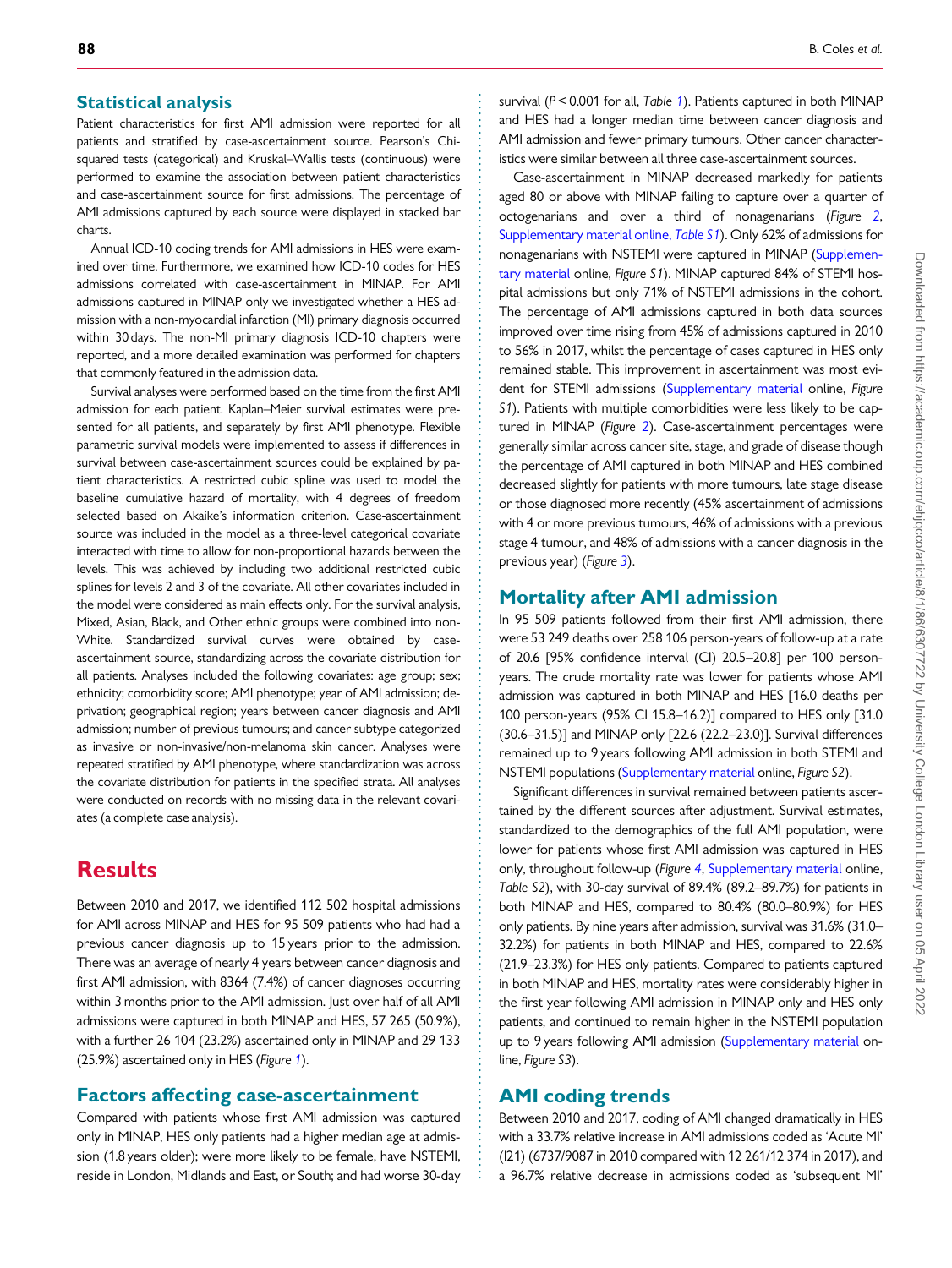<span id="page-3-0"></span>



. . . . . . . . . . . . . . . . . . . . . . . . . . . . . . . . . . . . . . . . . . . . . . . . . . . . . . . . . . . . . . .

. (I22) (2338/9087 in 2010 compared with 105/12 374 in 2017) [\(Supplementary material](https://academic.oup.com/ehjqcco/article-lookup/doi/10.1093/ehjqcco/qcab045#supplementary-data) online, Table S3). I23 codes, indicating 'complications from MI', were rarely used across all years. AMI admissions captured in HES only were more likely to have the 'site unspecified' (47.4% coded as I21.9) compared to admissions captured by both MINAP and HES (34.8% coded as I21.9) ([Supplementary material](https://academic.oup.com/ehjqcco/article-lookup/doi/10.1093/ehjqcco/qcab045#supplementary-data) online, Table S4).

### Further examination of MINAP-only admissions

Of 26 104 admissions captured only in MINAP the majority (25 539, 97.8%) could be matched to a HES admission with a non-MI primary diagnosis within 30 days. The most frequent ICD-10 chapters were for diseases of the circulatory system (I00–I99) (13 122, 51.4% of matched admissions) followed by symptoms not elsewhere classified (R00–R99) (5389, 21.1% of matched admissions) ([Supplementary](https://academic.oup.com/ehjqcco/article-lookup/doi/10.1093/ehjqcco/qcab045#supplementary-data) [material](https://academic.oup.com/ehjqcco/article-lookup/doi/10.1093/ehjqcco/qcab045#supplementary-data) online, Table S5a). Specifically, chronic ischaemic heart disease (I25) and angina pectoris (I20) were the most common circulatory-related primary diagnoses, while pain in throat and chest (R07) was the most common symptom-related primary diagnosis ([Supplementary material](https://academic.oup.com/ehjqcco/article-lookup/doi/10.1093/ehjqcco/qcab045#supplementary-data) online, Table S5b). These accounted for 15.3%, 15.1%, and 14.4% of matched admissions, respectively.

In a separate analysis of 26 104 admissions captured only in MINAP, the majority (15 118, 57.9%) could be matched to a HES admission with an AMI diagnosis in the second diagnosis position or higher and/or the second episode or higher within 30 days ([Supplementary material](https://academic.oup.com/ehjqcco/article-lookup/doi/10.1093/ehjqcco/qcab045#supplementary-data) online, Table S6).

#### Sensitivity analyses

Widening the time window in which admissions were deemed to match between data sources made minimal difference to the caseascertainment percentages, with admissions captured in both MINAP and HES increasing to 52.1% if a 90-day window either side of the MINAP admission was used [\(Supplementary material](https://academic.oup.com/ehjqcco/article-lookup/doi/10.1093/ehjqcco/qcab045#supplementary-data) online, Table S7). Additionally, broadening the criteria from which AMI admissions were identified from HES resulted in admissions captured by both MINAP and HES increasing to 54.1% if secondary diagnoses in the first episode were also considered, and to 57.3% if AMI captured in any episode of the spell in the primary diagnosis position was considered ([Supplementary material](https://academic.oup.com/ehjqcco/article-lookup/doi/10.1093/ehjqcco/qcab045#supplementary-data) online, Table S8). Using HES records that captured AMI in any diagnostic position of any episode resulted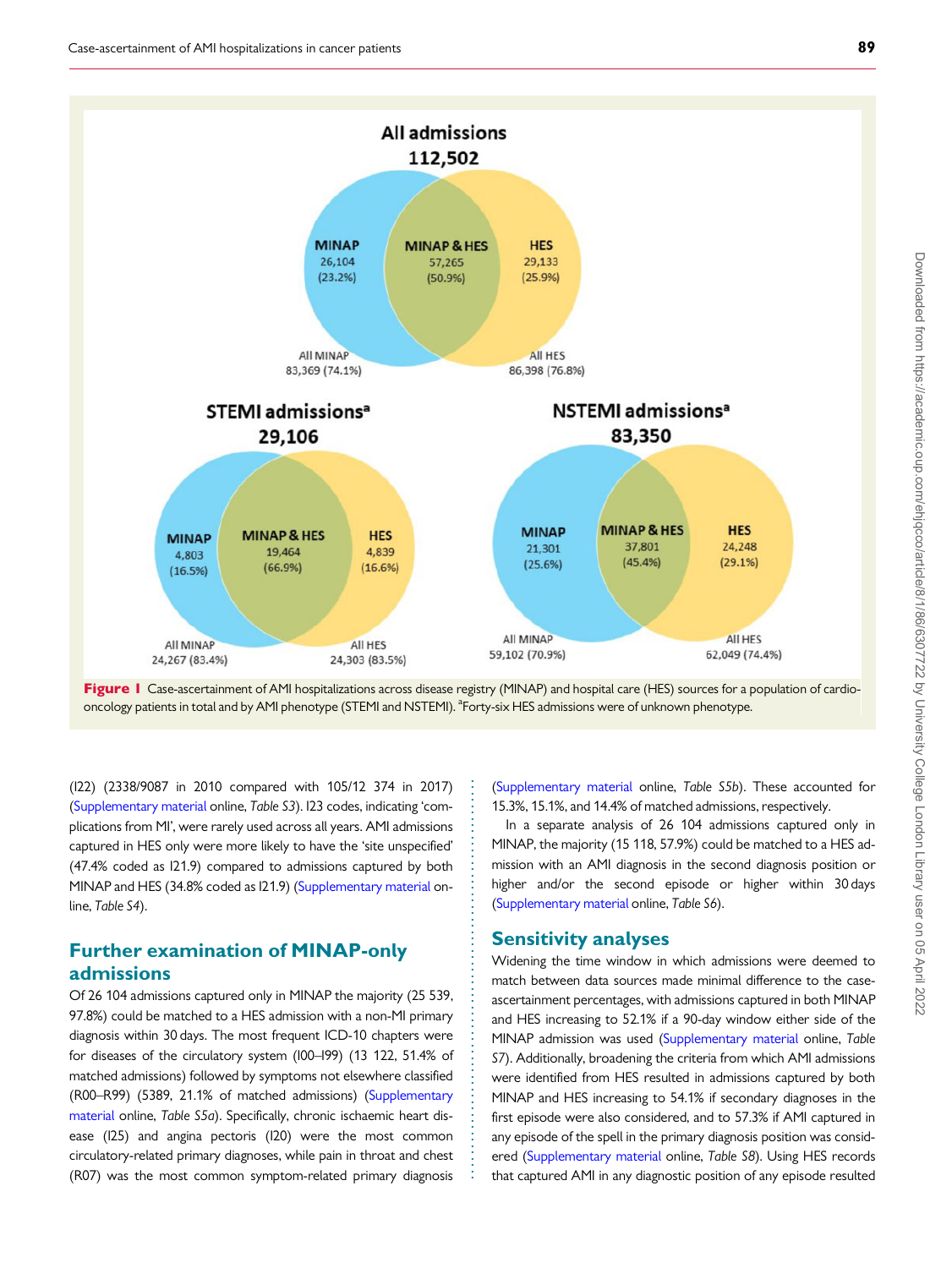|                                        | Case-ascertainment source |                   |                  | Total            |  |
|----------------------------------------|---------------------------|-------------------|------------------|------------------|--|
|                                        | <b>MINAP and HES</b>      | <b>MINAP only</b> | <b>HES only</b>  |                  |  |
| Number of patients                     | 48 5 69                   | 22 571            | 24 3 6 9         | 95 509           |  |
| Age                                    | 78.0 (69.9-84.5)          | 79.5 (72.0-85.6)  | 81.3 (73.4-87.4) | 79.2 (71.2-85.6) |  |
| Age category                           |                           |                   |                  |                  |  |
| $40 - 59$                              | 3711 (7.6%)               | 1230 (5.4%)       | 1159 (4.8%)      | 6100 (6.4%)      |  |
| $60 - 69$                              | 8518 (17.5%)              | 3308 (14.7%)      | 3030 (12.4%)     | 14 856 (15.6%)   |  |
| $70 - 79$                              | 15 752 (32.4%)            | 7221 (32.0%)      | 6771 (27.8%)     | 29 744 (31.1%)   |  |
| $80 - 89$                              | 16 362 (33.7%)            | 8467 (37.5%)      | 9636 (39.5%)     | 34 465 (36.1%)   |  |
| $90+$                                  | 4226 (8.7%)               | 2345 (10.4%)      | 3773 (15.5%)     | 10 344 (10.8%)   |  |
| Sex                                    |                           |                   |                  |                  |  |
| Male                                   | 31 937 (65.8%)            | 14 511 (64.3%)    | 14 775 (60.6%)   | 61 223 (64.1%)   |  |
| Female                                 | 16 632 (34.2%)            | 8060 (35.7%)      | 9594 (39.4%)     | 34 286 (35.9%)   |  |
| Ethnicity                              |                           |                   |                  |                  |  |
| White                                  | 35 341 (96.6%)            | 16 325 (95.9%)    | 17 756 (95.8%)   | 69 422 (96.3%)   |  |
| Mixed                                  | 60 (0.2%)                 | 36 (0.2%)         | 33 (0.2%)        | 129 (0.2%)       |  |
| Asian                                  | 725 (2.0%)                | 374 (2.2%)        | 424 (2.3%)       | 1523 (2.1%)      |  |
| <b>Black</b>                           | 232 (0.6%)                | 164 (1.0%)        | 184 (1.0%)       | 580 (0.8%)       |  |
| Other                                  | 225 (0.6%)                | 117 (0.7%)        | 130 (0.7%)       | 472 (0.7%)       |  |
| MI phenotype                           |                           |                   |                  |                  |  |
| <b>NSTEMI</b>                          | 30 896 (63.6%)            | 18 150 (80.4%)    | 20 045 (82.4%)   | 69 091 (72.4%)   |  |
| <b>STEMI</b>                           | 17 673 (36.4%)            | 4421 (19.6%)      | 4293 (17.6%)     | 26 387 (27.6%)   |  |
| Charlson comorbidity score             |                           |                   |                  |                  |  |
| 0                                      | 9287 (19.1%)              | 3380 (15.0%)      | 4352 (17.9%)     | 17 019 (17.8%)   |  |
| 1                                      | 4776 (9.8%)               | 2052 (9.1%)       | 2081 (8.5%)      | 8909 (9.3%)      |  |
| $\overline{2}$                         | 13 801 (28.4%)            | 5584 (24.7%)      | 6492 (26.6%)     | 25 877 (27.1%)   |  |
| 3                                      | 8334 (17.2%)              | 4087 (18.1%)      | 4146 (17.0%)     | 16 567 (17.3%)   |  |
| $4+$                                   | 12 367 (25.5%)            | 7463 (33.1%)      | 7298 (29.9%)     | 27 128 (28.4%)   |  |
| Index of multiple deprivation quintile |                           |                   |                  |                  |  |
| 1-least deprived                       | 9812 (20.2%)              | 4426 (19.6%)      | 4933 (20.2%)     | 19 171 (20.1%)   |  |
| $\overline{2}$                         | 10 813 (22.3%)            | 4895 (21.7%)      | 5352 (22.0%)     | 21 060 (22.1%)   |  |
| 3                                      | 10 383 (21.4%)            | 4887 (21.7%)      | 5209 (21.4%)     | 20 479 (21.4%)   |  |
| 4                                      | 9224 (19.0%)              | 4418 (19.6%)      | 4731 (19.4%)     | 18 373 (19.2%)   |  |
| 5-most deprived                        | 8337 (17.2%)              | 3945 (17.5%)      | 4144 (17.0%)     | 16 426 (17.2%)   |  |
| Geographical region                    |                           |                   |                  |                  |  |
| London                                 | 3128 (6.4%)               | 2082 (9.2%)       | 2636 (10.8%)     | 7846 (8.2%)      |  |
| Midlands and East                      | 14 471 (29.8%)            | 6636 (29.4%)      | 8089 (33.2%)     | 29 196 (30.6%)   |  |
| North                                  | 17 328 (35.7%)            | 7654 (33.9%)      | 6591 (27.0%)     | 31 573 (33.1%)   |  |
| South                                  | 13 642 (28.1%)            | 6199 (27.5%)      | 7053 (28.9%)     | 26 894 (28.2%)   |  |
| 30-day mortality                       | 4926 (10.1%)              | 3381 (15.0%)      | 5456 (22.4%)     | 13 763 (14.4%)   |  |
| Cancer characteristics                 |                           |                   |                  |                  |  |
| Years since most recent                | $4.0(1.5-7.7)$            | $3.6(1.2 - 7.5)$  | $3.8(1.3 - 7.8)$ | $3.9(1.4 - 7.7)$ |  |
| cancer diagnosis                       |                           |                   |                  |                  |  |
| Number of previous tumours             |                           |                   |                  |                  |  |
| 1                                      | 41 516 (85.5%)            | 19 102 (84.6%)    | 20 583 (84.5%)   | 81 201 (85.0%)   |  |
| 2                                      | 5957 (12.3%)              | 2908 (12.9%)      | 3109 (12.8%)     | 11 974 (12.5%)   |  |
| 3                                      | 927 (1.9%)                | 456 (2.0%)        | 563 (2.3%)       | 1946 (2.0%)      |  |
| $4+$                                   | 169 (0.3%)                | 105 (0.5%)        | 114 (0.5%)       | 388 (0.4%)       |  |
| Tumour stage                           |                           |                   |                  |                  |  |
| 0                                      | 4411 (28.4%)              | 2020 (28.1%)      | 2165 (28.6%)     | 8596 (28.4%)     |  |
| 1                                      | 4141 (26.6%)              | 1777 (24.7%)      | 1809 (23.9%)     | 7727 (25.5%)     |  |
|                                        |                           |                   |                  | Continued        |  |

### <span id="page-4-0"></span>Table 1 Patient characteristics by case-ascertainment source based on first AMI admission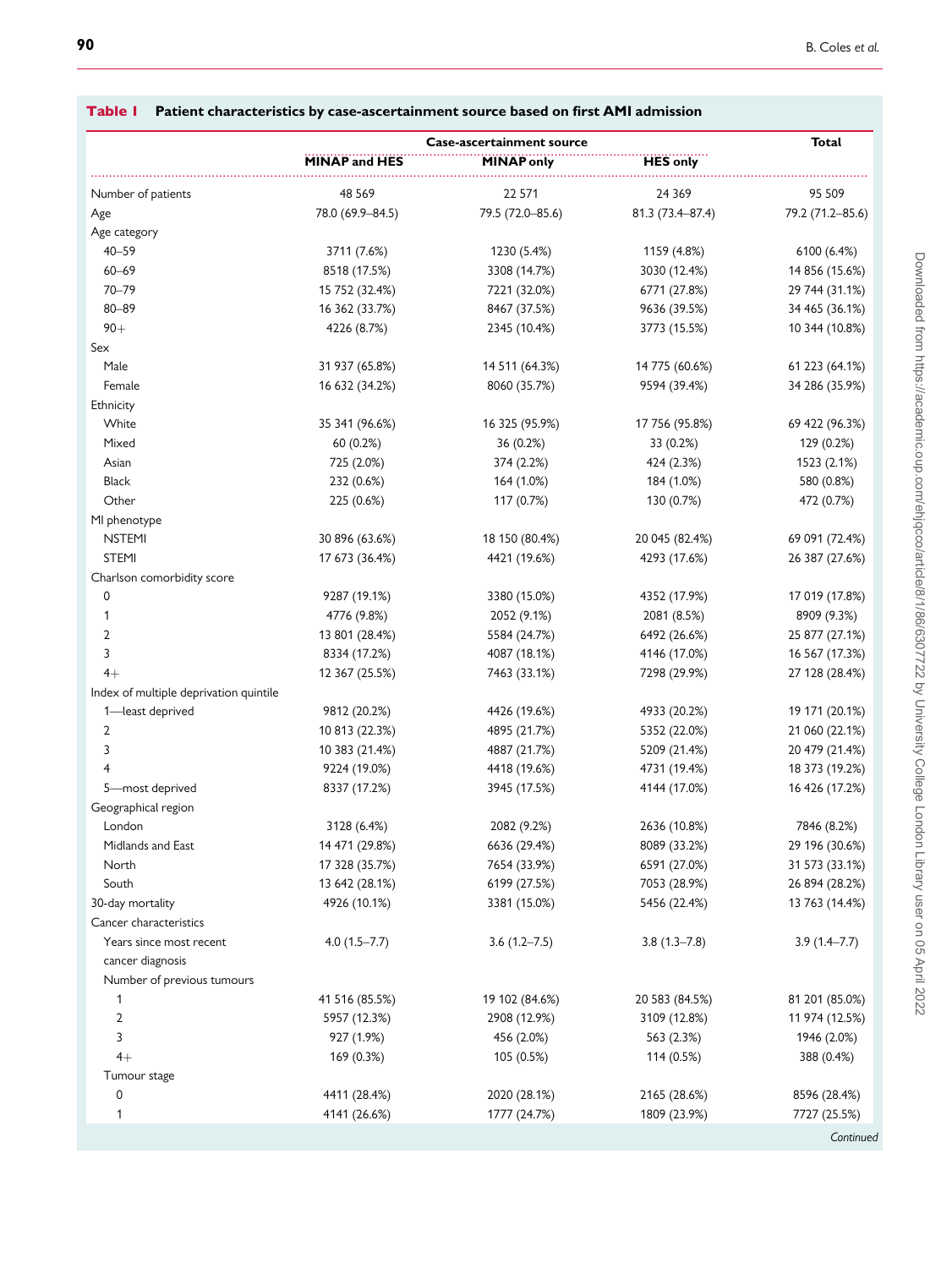#### Table 1 Continued

|                    | <b>Case-ascertainment source</b> |                   |                 | <b>Total</b>   |
|--------------------|----------------------------------|-------------------|-----------------|----------------|
|                    | <b>MINAP and HES</b>             | <b>MINAP only</b> | <b>HES only</b> |                |
| $\overline{2}$     | 3147 (20.2%)                     | 1501 (20.9%)      | 1435 (18.9%)    | 6083 (20.1%)   |
| 3                  | 2067 (13.3%)                     | 968 (13.5%)       | 986 (13.0%)     | 4021 (13.3%)   |
| 4                  | 1783 (11.5%)                     | 923 (12.8%)       | 1179 (15.6%)    | 3885 (12.8%)   |
| Tumour grade       |                                  |                   |                 |                |
| G <sub>1</sub>     | 3779 (18.8%)                     | 1857 (18.9%)      | 1848 (19.2%)    | 7484 (18.9%)   |
| G <sub>2</sub>     | 10 096 (50.1%)                   | 4970 (50.6%)      | 4731 (49.2%)    | 19 797 (50.0%) |
| G <sub>3</sub>     | 5741 (28.5%)                     | 2755 (28.1%)      | 2800 (29.1%)    | 11 296 (28.6%) |
| $G4-6$             | 519 (2.6%)                       | 233 (2.4%)        | 230 (2.4%)      | 982 (2.5%)     |
| Tumour site        |                                  |                   |                 |                |
| <b>Breast</b>      | 3317 (6.8%)                      | 1560 (6.9%)       | 1833 (7.5%)     | 6710 (7.0%)    |
| Bronchus, lung     | 1829 (3.8%)                      | 1008 (4.5%)       | 1157 (4.7%)     | 3994 (4.2%)    |
| Colorectal         | 3595 (7.4%)                      | 1970 (8.7%)       | 1843 (7.6%)     | 7408 (7.8%)    |
| Melanoma and other | 17 088 (35.2%)                   | 7207 (31.9%)      | 8233 (33.8%)    | 32 528 (34.1%) |
| skin               |                                  |                   |                 |                |
| Other              | 15 594 (32.1%)                   | 7616 (33.7%)      | 8006 (32.9%)    | 31 216 (32.7%) |
| Prostate           | 7146 (14.7%)                     | 3210 (14.2%)      | 3297 (13.5%)    | 13 653 (14.3%) |

Data are presented as median (IQR) for continuous measures, and n (%) for categorical measures. Among all patients the following were missing: ethnicity n = 23 383 (24.5%), AMI phenotype  $n = 31$  (0.0%), Comorbidity index  $n = 9$  (0.00%), tumour stage  $n = 65$  197 (68.3%), tumour grade  $n = 55$  950 (58.6%). Note, demographic data are provided for the first AMI admission only. Subsequent admissions were ignored. Cancer characteristics are reported for most recent (previous) cancer diagnosis. Index of multiple deprivation was recorded in NCRAS at date of most recent cancer diagnosis, which may be up to 15 years prior to AMI admission.

> . . . . . . . . . . . . . . . . . . . . . . . . . . . . . . . . . . . . . . . . . . . . . . . . . . . . . . . . . . . . . . . . . . . . . . . . . . . . . . . . . . . . . . . . .

in a greater number of MINAP records being captured in HES, but a lower case-ascertainment percentage overall given the greater number of HES only cases also identified.

## **Discussion**

We present the first investigation of case-ascertainment for AMI in a large national observational linked dataset of cardio-oncology patients from VICORI. We describe firstly, a large population of more than 95 000 patients hospitalized with AMI who have a prior cancer diagnosis. Secondly, overlap between MINAP and HES capture of AMI is incomplete and both data sources are needed for a full understanding of hospitalized AMI in a cancer population. Thirdly, episodes ascertained in MINAP only, HES only and in both MINAP and HES identified different types of AMI patients with markedly differing prognoses. Finally, cancer characteristics (site, stage, and grade) had little effect on how AMI was captured. These findings support a strategy of using multiple linked data sources for observational cardio-oncological research into AMI.

We report that, whilst in a cancer population, the overlap between HES and MINAP coding has improved over time, there remain important AMI populations who can be identified from one or another dataset only. Overall, 51% of AMI admissions in cancer patients were captured in both MINAP and HES, a slight improvement on the 46% captured in the same datasets reported by Herrett et al., <sup>[8](#page-9-0)</sup> who first demonstrated from 2003 to 2009 data that MINAP and HES (and the primary care data source CPRD—Clinical Practice Research Datalink) defined incompletely overlapping AMI populations. We have confirmed that this issue remains pertinent in a more contemporary dataset that is over six times larger, and specifically is of relevance to cancer patients. Furthermore, differences in ascertainment source identified distinct AMI populations. Patients captured in both MINAP and HES were on average the youngest, most likely to be male, have a STEMI presentation, and had the least prevalence of comorbidity, lowest cancer burden, and the lowest 30-day mortality. MINAP only cases were on average older, more likely to be female, more likely to have an NSTEMI presentation, more comorbid and had a higher 30-day mortality whereas cases ascertained in HES only were the oldest, most likely female, most likely to have NSTEMI, most comorbid and had the highest 30-day mortality. Importantly the large differences in survival persisted even after adjustment for patient characteristics.

The likely explanation lies in the different approach and aims of data collection for MINAP and HES. MINAP is a disease-specific audit whose primary aim is to improve the quality of specialist cardiac care for the management of acute coronary syndromes (Type I AMI<sup>[9](#page-9-0)</sup>) Ascertainment in MINAP is therefore at its best for STEMI but will be reduced for AMI cared for exclusively by non-cardiac specialists such as patients being managed palliatively or those who have AMI (particularly NSTEMI) in the context of another, significant diagnosis or comorbidity. It will also be lower for Type II AMI, which is not the primary focus of MINAP. HES is derived from the coding of clinical episodes and aims to capture all comorbidity for England's National Health Service administrative and funding purposes. HES is less sensitive to hospital speciality but also less specific to refined definitions. It will therefore potentially capture AMI occurring in non-cardiac care hospital locations but also encompass more Type II AMI. It is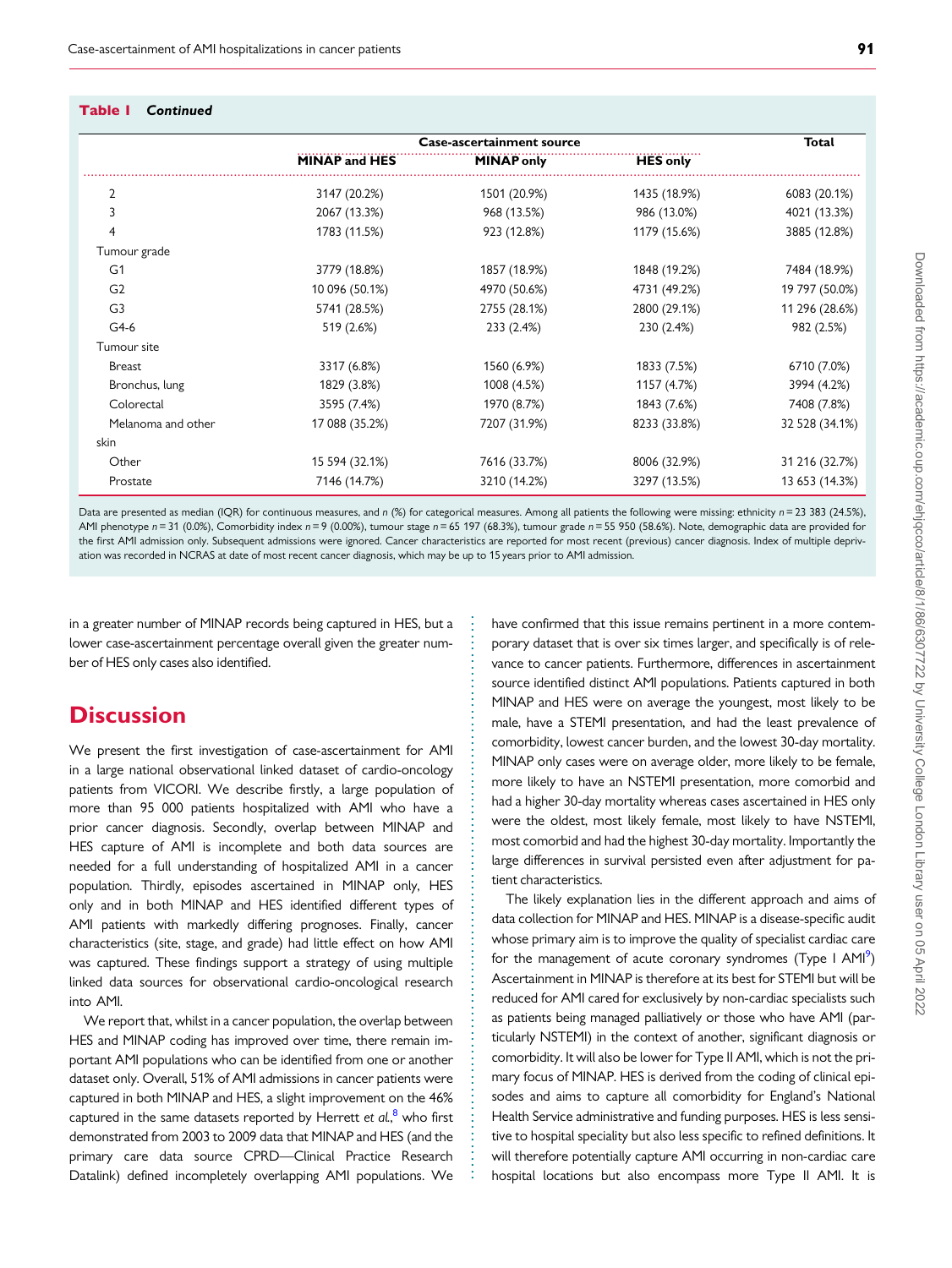<span id="page-6-0"></span>

Figure 2 Case-ascertainment of N = 112 502 AMI hospitalizations across disease registry (MINAP) and hospital care (HES) sources for a population of cardio-oncology patients, by sex, AMI phenotype, age, calendar year, ethnicity, and deprivation quintile. Admission year includes 2010–2017. Ethnicity was unknown for 27 394 (24.3%) admissions. AMI phenotype was unknown for 46 (<0.1%) admissions. Comorbidity score was unknown for 10 (<0.1%) admissions. Deprivation quintile:  $1 =$  least deprived;  $5 =$  most deprived.

. . . . . . . . . .

. interesting, for example, to note that the majority of AMI cases ascertained in only MINAP had a corresponding coded HES episode but often with a less specific or non-AMI cardiovascular disease code. It is possible that variations in the permissiveness of coding for AMI, particularly in HES, also account for the regional differences noted in ascertainment between MINAP and HES. It is interesting that patients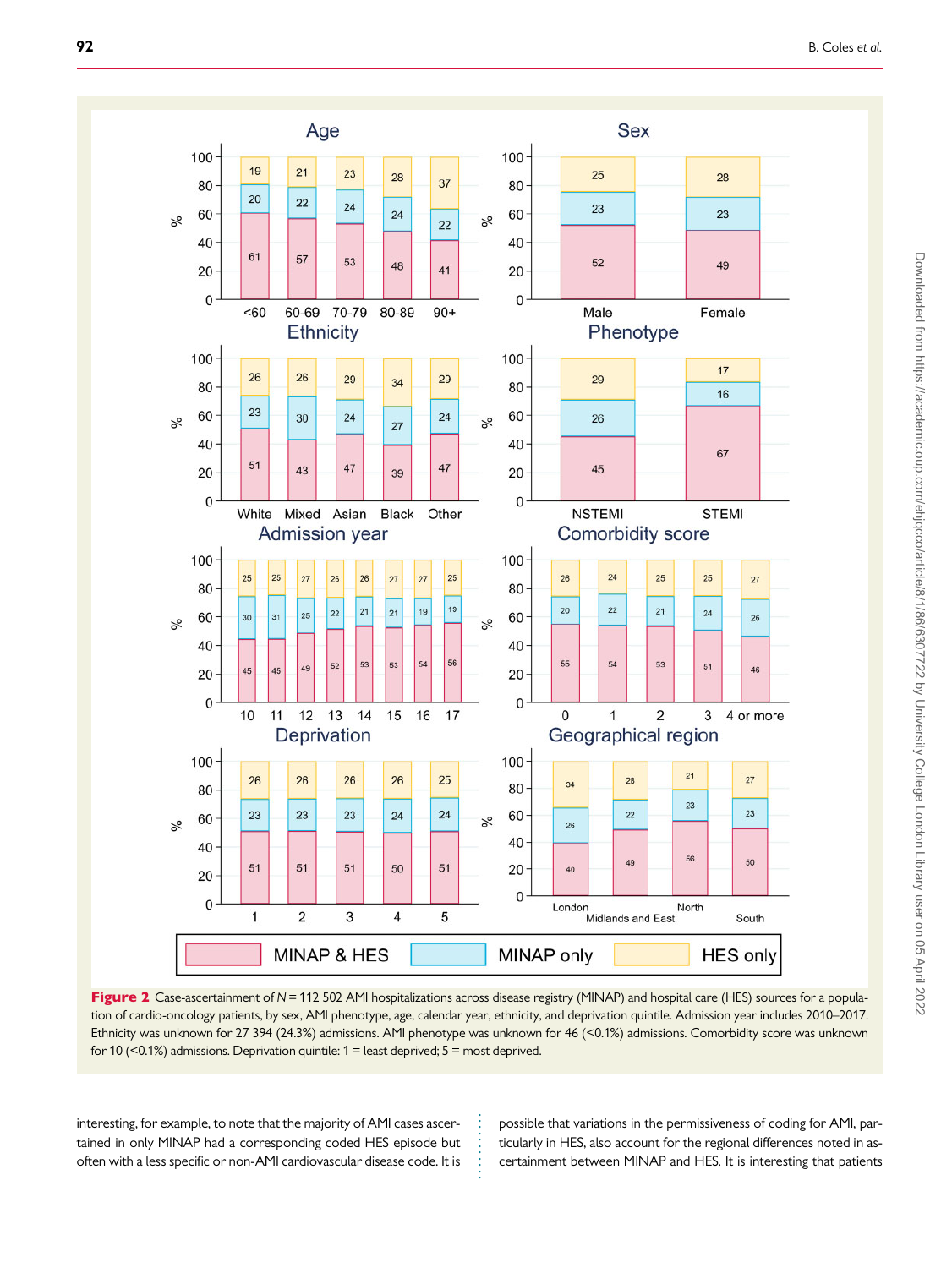<span id="page-7-0"></span>



. . . . . . . . . . . . . . . . . . . . . . . . . . . . . . . . . . . . . . . . . . . . . . . . . . . . . . . . . . . . . . . .

captured in both MINAP and HES had the lowest risk profile and the lowest mortality. It may be that this group is the simplest to identify as AMI and therefore the least likely to be differentially coded in HES or not included in MINAP.

Taken together these findings strongly support the use of both HES and MINAP data for the ascertainment of AMI in cancer patients. In addition, key cancer characteristics such as site, stage, and grade had a low impact on AMI ascertainment suggesting audit recording and coding of AMI is similar across the cancer population. This implies that valid comparisons can be made between different cancer patients (across the full spectrum of disease) within this linked dataset. These findings suggest this novel linked data resource VICORI can identify a large and representative cardio-oncological cohort enabling robust statistical power coupled with data on a variety of relevant risk factors and comorbidities. Further investigation of cancer treatment cardiotoxicity leading to AMI using the VICORI dataset is necessary.

#### Strengths and limitations

This study is subject to a number of limitations. Firstly, we studied only secondary care data sources, and therefore do not have a complete picture of AMI case-ascertainment. Those recorded only in primary care records could make up around one-fifth of non-fatal  $AMI<sub>18</sub><sup>8</sup>$  and it has been found that about a half of all fatal AMIs, as recorded on a death certificate, do not have a hospital admission within the preceding  $28 \text{ days}$ .<sup>14</sup> Secondly, we could not compare case-ascertainment directly with a non-cancer population. Whilst the percentage of AMI captured in both MINAP and HES of 51% is similar to a previous population-based estimate, $8$  there is no guarantee that these results can be generalized to other diseases, with recent investigations in a population with mild-severe chronic kidney disease or those with known risk factors for kidney dysfunction showing a far lower percentage captured by both data sources (23%, Bidulka et al., manuscript under review). Thirdly, AMI phenotype was determined differently in MINAP and HES. It is possible that this could have resulted in misclassification, particularly in HES as only ICD-10 codes were used to identify phenotype. Finally, the results could be affected by residual confounding. Although we present predominantly descriptive results, we have attempted to understand survival differences by case-ascertainment source through adjustment and standardization. Given that large survival differences remained after adjustment we suspect residual confounding, perhaps via lifestyle,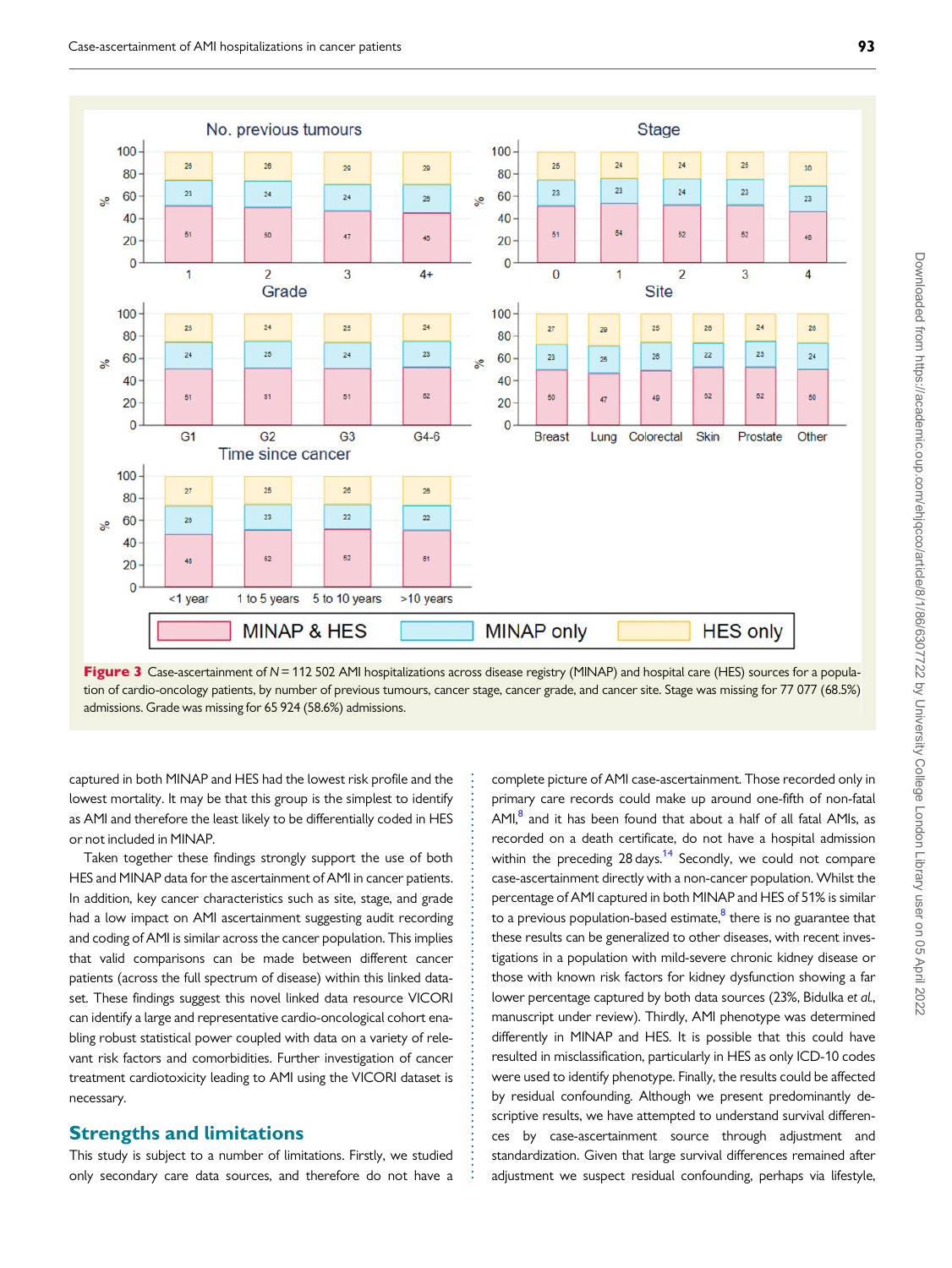<span id="page-8-0"></span>

Figure 4 Adjusted survival following hospital admission for myocardial infarction by registry in total ( $n = 95$  470) and modelled separately for NSTEMI ( $n = 69$  087) and STEMI ( $n = 26$  383). Shading indicates 95% confidence interval. Only the first admission for each patient is included. Thirty-one patients were excluded from these analyses as they had unknown AMI phenotype. Analyses were on a complete-case basis. Standardized analyses included: age group (<60, 60–69, 70–79, 80–89, >90 years); sex; ethnicity (White, non-White, unknown); myocardial infarction phenotype (STEMI or NSTEMI); Charlson Comorbidity Index score; index of multiple deprivation quintile; region of CCG (London, Midlands and East, North, South); years between cancer diagnosis and admission (<1 year, 1–5 years, 5–10 years, >10 years); number of previous tumours (1, 2, 3, 4, or more); cancer subtype (invasive or non-invasive/non-melanoma skin cancer); and year of admission. AMI phenotype was not included in the STEMI and NSTEMI models.

patient frailty, socio-economic factors, geographical differences, and/ or as a result of invasive management that occurred during AMI hospital admission (i.e. to treat bleeding and/or coagulopathy). The rates of severe complications and subsequent invasive management of these complications, which are not captured in our data, may have differed depending on AMI phenotype.

This study also has several strengths. The VICORI dataset is a new and unique data resource that includes both detailed patient-level information on cancer pathology and treatment linked with specifics of

cardiovascular disease diagnosis and management. Our study included a large, representative cohort of cancer patients who have AMI covering all geographic regions of England allowing for robust statistical power to investigate the outcomes. VICORI also includes linkage with other sources so we were able to obtain and adjust for mortality risk factors including socio-economic deprivation, comorbidities, and ethnicity.

# **Conclusions**

In patients with a previous diagnosis of cancer, MINAP and HES define different populations of patients with AMI though there is considerable overlap. However, cancer characteristics (site, stage and grade) do not impact on case-ascertainment. Using these data sources together, a large population of cancer patients with AMI can be defined. This provides an important resource for observational population studies and potential clinical trials in cardio-oncology.

# Supplementary material

[Supplementary material](https://academic.oup.com/ehjqcco/article-lookup/doi/10.1093/ehjqcco/qcab045#supplementary-data) is available at European Heart Journal – Quality of Care and Clinical Outcomes online.

### Acknowledgements

The VICORI collaborative including: David Adlam, Mick Peake, John Deanfield, Lucy Elliss-Brookes, Mark de Belder, Briana Coles, Sarah Darby, Chris Gale, Mike Hawkins, Paul Lambert, Alexander Lyon, Clare Oliver-Williams, Jem Rashbass, Raoul Reulen, Alistair Ring, Mark Rutherford, Michael Sweeting, Lucy Teece, Adam Timmis, Sally Vernon, Catherine Welch, and our lead lay representative, Paul Charlton.

We acknowledge the support of the National Institute for Cardiovascular Outcomes Research, Public Health England, and their staff, particularly James Chal, Akosua Donkor, Nadeem Fazal, Anil Gunesh, Andrew Harrison, Lizz Paley, Brian Shand, Sally Vernon, and the NICOR audit leads (Abbas Khushnood, Andrew Goodwin, Peter Ludman, Theresa McDonagh, Francis Murgatroyd, and Clive Weston). Particular thanks to David Forman as external member for chairing the VICORI project review panel.

MINAP is commissioned, as part of the 'National Cardiac Audit Project' by the Healthcare Quality Improvement Partnership. This work uses data that has been provided by patients and collected by the NHS as part of their care and support. The data are collated, maintained, and quality assured by the National Cancer Registration and Analysis Service, which is part of Public Health England (PHE).

#### Funding

. . . . . . . . . . . . . . . . . . . . . . . . . . . . . . . . . . . . . . . . . . . . . . . . . . . . . . . . . . . . . . . . . . . . . . . . . . . . . . . . . . . . . . . . . . . . . . . . . . . . . . . . . . . . . . . . . . . . . . . . . . . . . . . . . . . . . . . . . . . . . . . . . . . . . . . . . . . . . . . . . . . . . . . . . . . . .

This study was jointly funded by Cancer Research UK (C53325/A21134) and the British Heart Foundation (SP/16/5/32415). This project was supported by funding from the National Institute for Health Research (NIHR) Applied Research Collaboration East Midlands (ARC EM). The views expressed are those of the author(s) and not necessarily those of the NIHR or the Department of Health and Social Care. P.B. is partly funded by Kidney Research UK (IN\_008\_20180304) and the Health Foundation (1725841). The funders had no role in the study design, in the collection, analysis or interpretation of the data, in the writing of the report or in the decision to submit the article for publication.